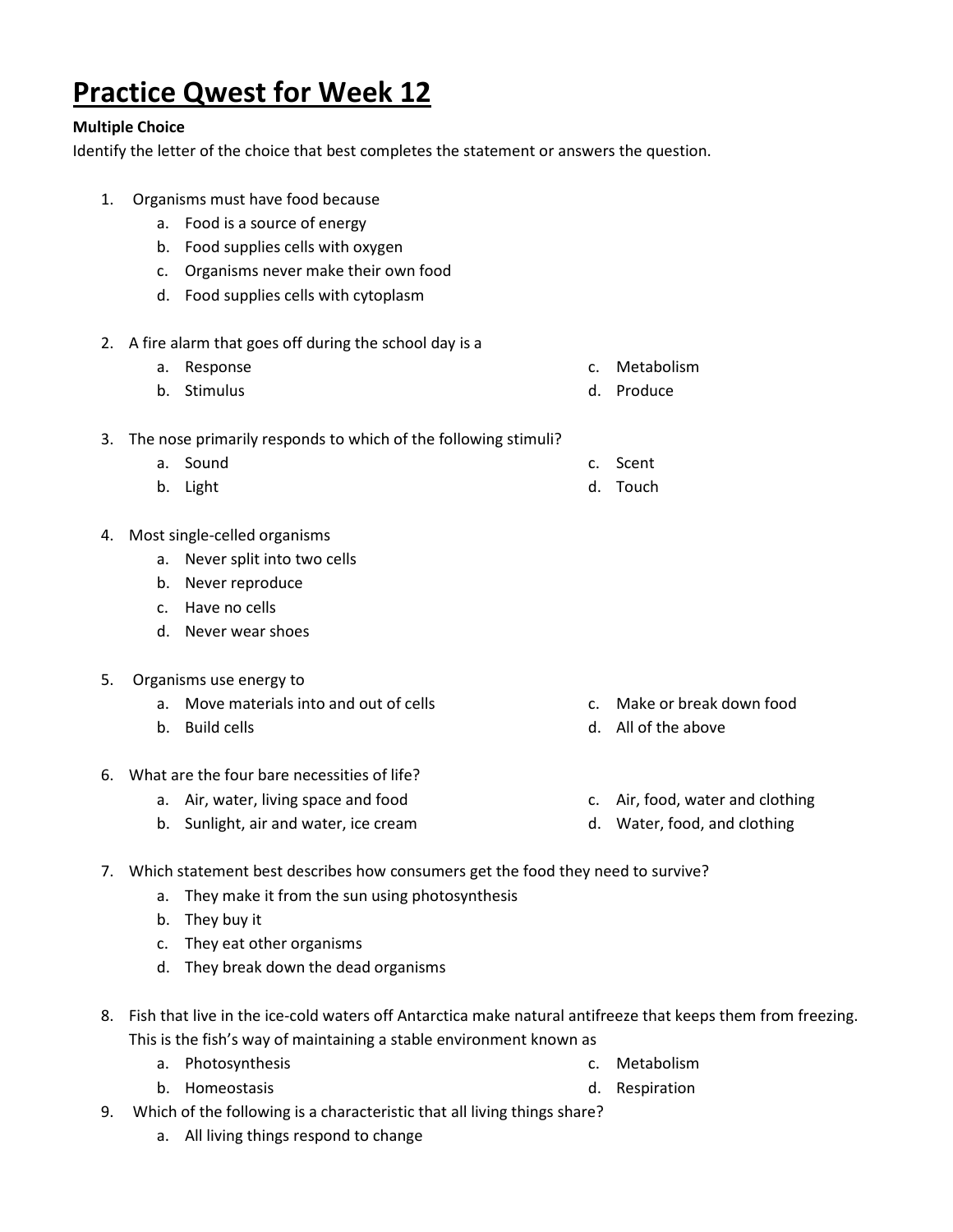- b. All living things are consumers
- c. All living things obtain water by drinking
- d. All living things make their own food
- 10. Which of the following is true about bacteria?
	- a. They are all prokaryotic
	- b. They have chloroplasts
- 11. Which of the following describes cells?
	- a. All cells are able to make food
	- b. All cells are able to survive on their own
	- c. All cells come from other cells
	- d. All cells contain a nucleus
- 12. A cell without a nucleus is a
	- a. Coconut
	- b. Prokaryotic cell
- 13. Most of the ATP (energy) produced by a cell is made in the
	- a. Ribosomes
	- b. Endoplasmic reticulum
- 14. If an animal cell did not have mitochondria, it would NOT be able to
	- a. Make proteins
	- b. Make food using sunlight
- c. They have a Nucleus
- d. They don't have DNA

- c. Eukaryotic cell
- d. Plant cell
- c. Mitochondria
- d. Chloroplasts
- c. Digest wastes and breakdown food
- d. Make energy



- 15. Which of the cells in the diagram above is a prokaryotic cell?
	- a. Cell 1
	- b. Cell 2
- 16. Which of the cells in the diagram above is an animal cell?
	- a. Cell 1
	- b. Cell 2
- 17. What is produced by mitosis?
	- a. Two identical cells
	- b. Two nuclei in the same cell
- 18. Which one of the following does NOT perform mitosis?
	-



- c. Cell 3
- d. None of the above
- c. Cell 3
- d. None of the above
- c. Chloroplasts
- d. Two mitochondria
- a. A prokaryotic cell b. A human body cell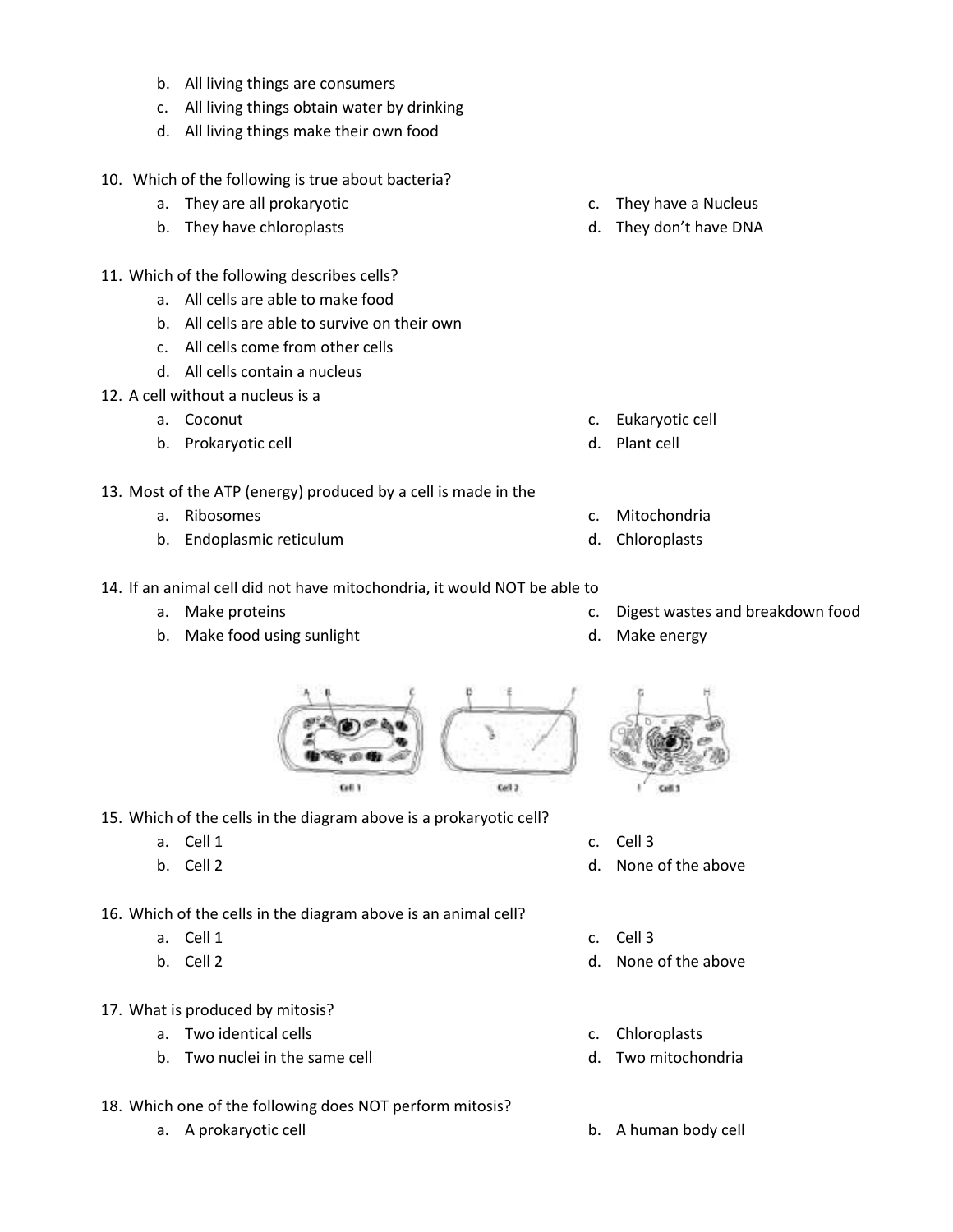c. A eukaryotic cell and the control of the cell d. A plant cell

- 19. When **Low** concentration tries **to** go to **High** concentration what is this process called?
	- a. Osmosis
	- b. Active transport
	- c. Passive transport
	- d. The sugar will not go from an area of low concentration to an area of high concentration

20. When the endoplasmic reticulum carry particles to the cell membrane for release(exit), this is called

- a. Osmosis c. Endocytosis
- b. Active transport d. Exocytosis
- 21. Respiration means
	- a. "within the cell" c. "made by light"
	- b. "outside the cell" d. "breathing"
- 22. The equation: Carbon Dioxide + Water + Sunlight  $\rightarrow$  Glucose + Oxygen is the equation for which of the following processes?
	- a. Photosynthesis c. Fermentation
	- b. Cellular respiration d. Exocytosis
- 23. Across which structure does osmosis occur?
	- a. Endoplasmic Reticulum
	- b. Mitochondria
- 24. Cells are
	- a. The structures that contain all of the materials necessary for life
	- b. Found in all organisms
	- c. Sometimes specialized for particular functions
	- d. All of the above
- 25. When a duck dives under water, its inner eyelids automatically raise to cover the duck's eyes. In this case, water acts as
	- a. Homeostasis
	- b. A stimulus
		- d. An enzyme
- 26. Maintaining a body temperature of 98.6 Degrees and a stable amount of sugar in your blood are both examples of
	- a. Homeostasis
	- b. Metabolism
- c. Photosynthesis
- d. Respiration

c. A reaction

c. Lysosome d. Cell membrane

- 27. Most plants are
	-